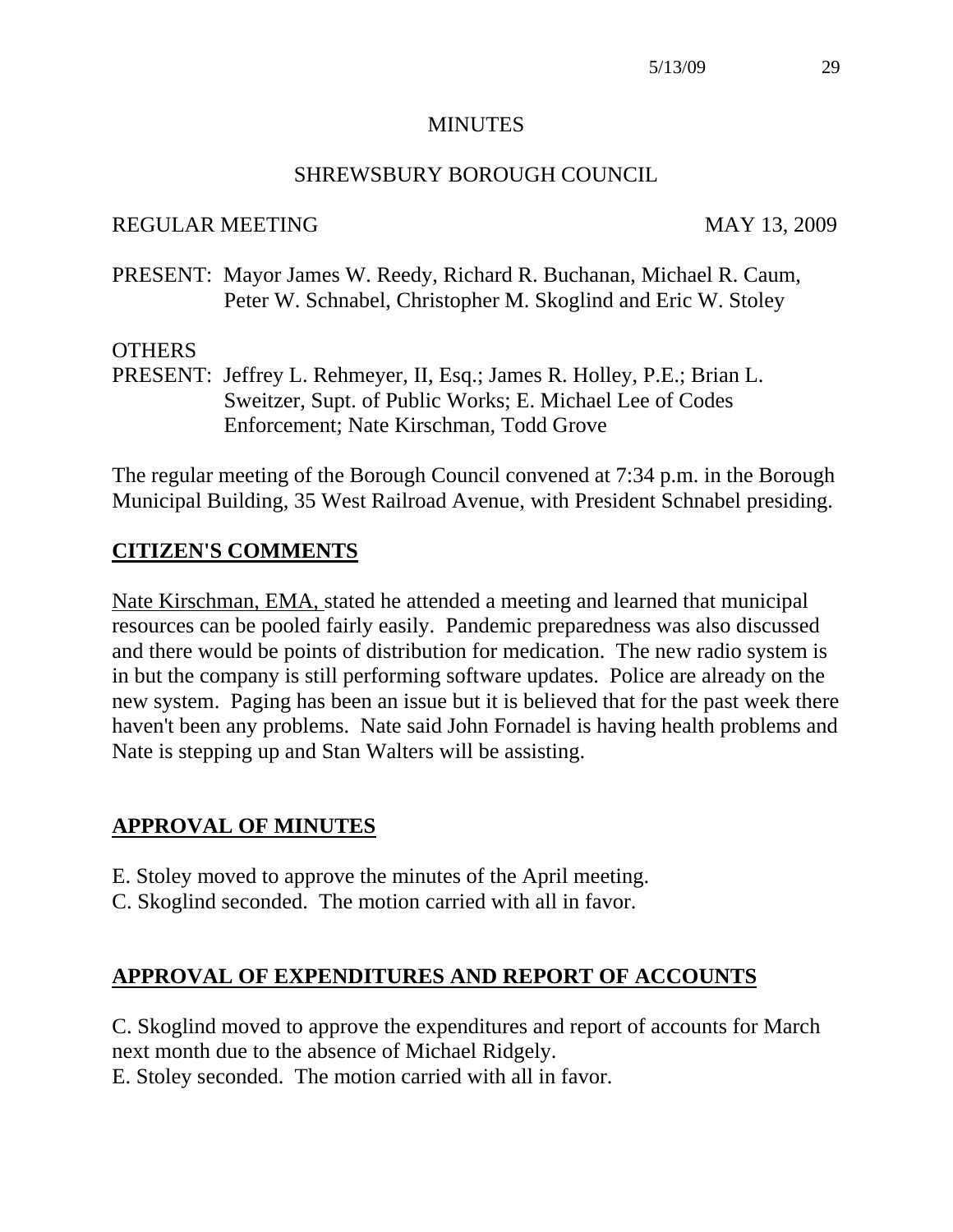# **BILL LIST**

The bill list for April was presented. General account: check numbers 9482 thru 9528; Water account: check numbers 4172 thru 4186; Sewer account: check numbers 4023 thru 4032; Highway Aid; check numbers 785 and 786.

C. Skoglind moved to approve the bill list for April contingent upon review by Michael Ridgely.

E. Stoley seconded. The motion carried with all in favor.

# **SUBDIVISION AND LAND DEVELOPMENT BUSINESS**

## **Southern Regional Police Department** – Richard R. Buchanan

Time for March was broken down as follows: Shrewsbury 457 hours; New Freedom 324 hours; Glen Rock 233 hours; School District 15 hours. Buck stated that last October, he started tracking the Borough's service time and Shrewsbury Borough is seeing a 3% increase for demand for services. The number of medical calls is documented, but the police may or may not respond. Calls do not impact the funding formula. It was noted there were 11 service calls for alarms. Buck was asked if fines are being levied in response to the Borough's alarm ordinance. The Borough wants repeat false alarms to be fined as these calls take a lot of time. Officer Teague has been certified to operate a motorcycle. The Commission received a letter from Glen Rock Borough that as of 2011, they are withdrawing as a full-time member and would like to discuss the possibility of purchasing hours. Contract negotiations are to start soon.

## **Codes Enforcement** – E. Michael Lee

## Pen-Mar Recycling, Onion Boulevard

Mike said he will give Pen-Mar Recycling another month to clean up the accumulated recyclables.

## Getty Station Fuel Tanks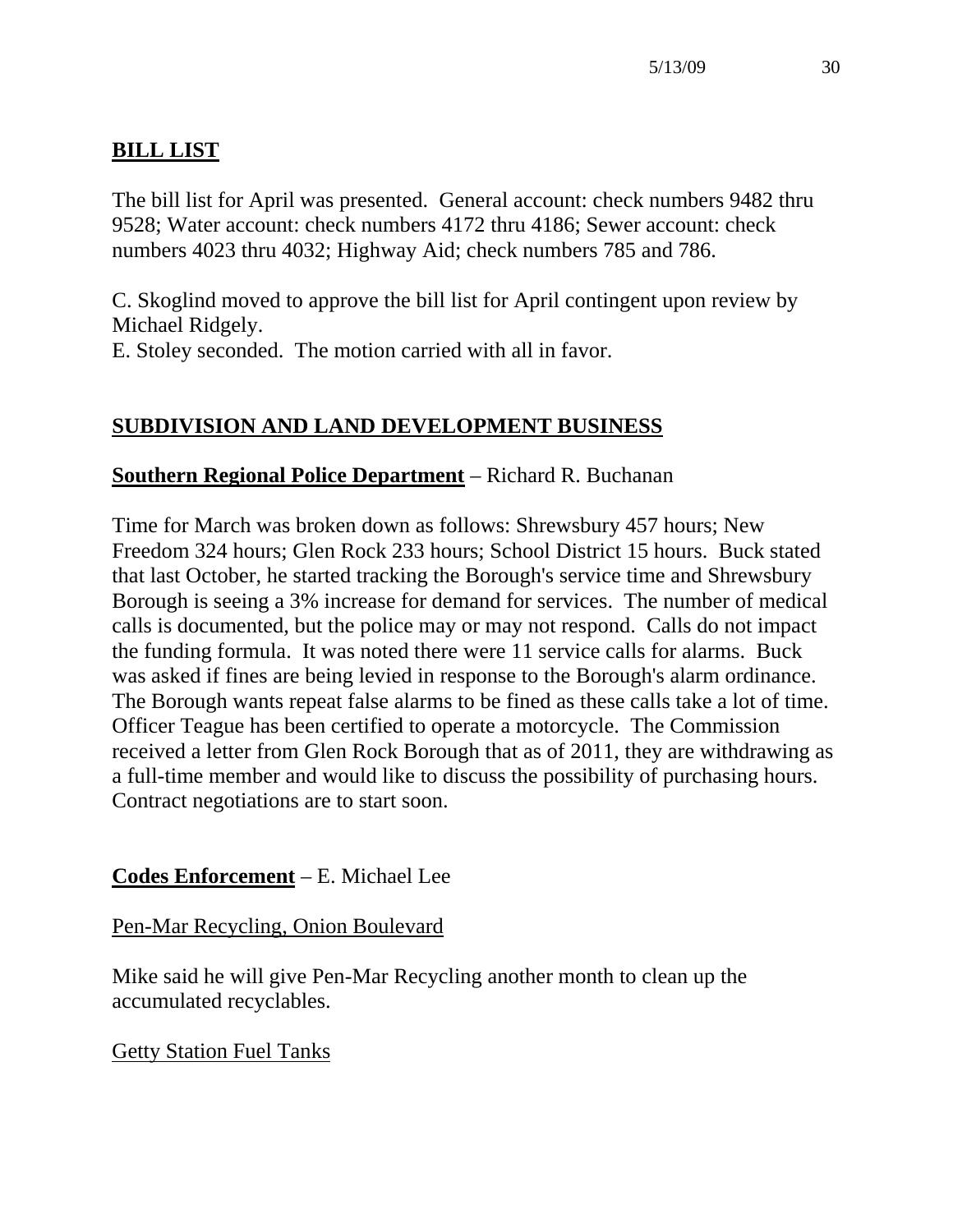The tanks have been dug up and each scoop of dirt was tested by a representative of CVS and someone representing the contractor. They have been told that the incoming stone has to be certified to be free of chemicals.

# **Water & Sewer** – Richard R. Buchanan

## Groundwater Rule

B. Sweitzer has been working with James R. Holley & Associates on the improvements to the water sources and properties in order to satisfy the EPA's new regulations. The scope of work and costs will be presented at the June meeting.

## Windy Hill Road Sewer Pipe Adjustment

The engineer from PennDOT stated the force main will not have to be moved as he was able to make adjustments. He also cut down on the right-of-way. A revised plan will be sent. PennDOT will reimburse about 50% of the project costs. This will be budgeted next year.

## Sustainable Water Infrastructure Task Force

The task force was established to recommend policy to the PA General Assembly. Some recommendations are: establish and review water rates for municipal water companies to assure the rates are sufficient; raise the minimum procurement bidding level from \$10,000.00 to \$100,000.00; require water and sewer systems to develop an asset management program.

R. Buchanan moved to send a letter to Senator Waugh and Representative Miller to voice our strong opposition to this proposal.

E. Stoley seconded.

C. Skoglind moved to amend the motion to include sending a letter to Governor Rendell also.

E. Stoley seconded. The motion carried with all in favor.

## Stonebridge

There are four customers in the Stonebridge development who are using more than their assigned sewer EDUs at times, usually during the third quarter when sprinkling/watering is occurring. Home Depot will be sent a letter that perhaps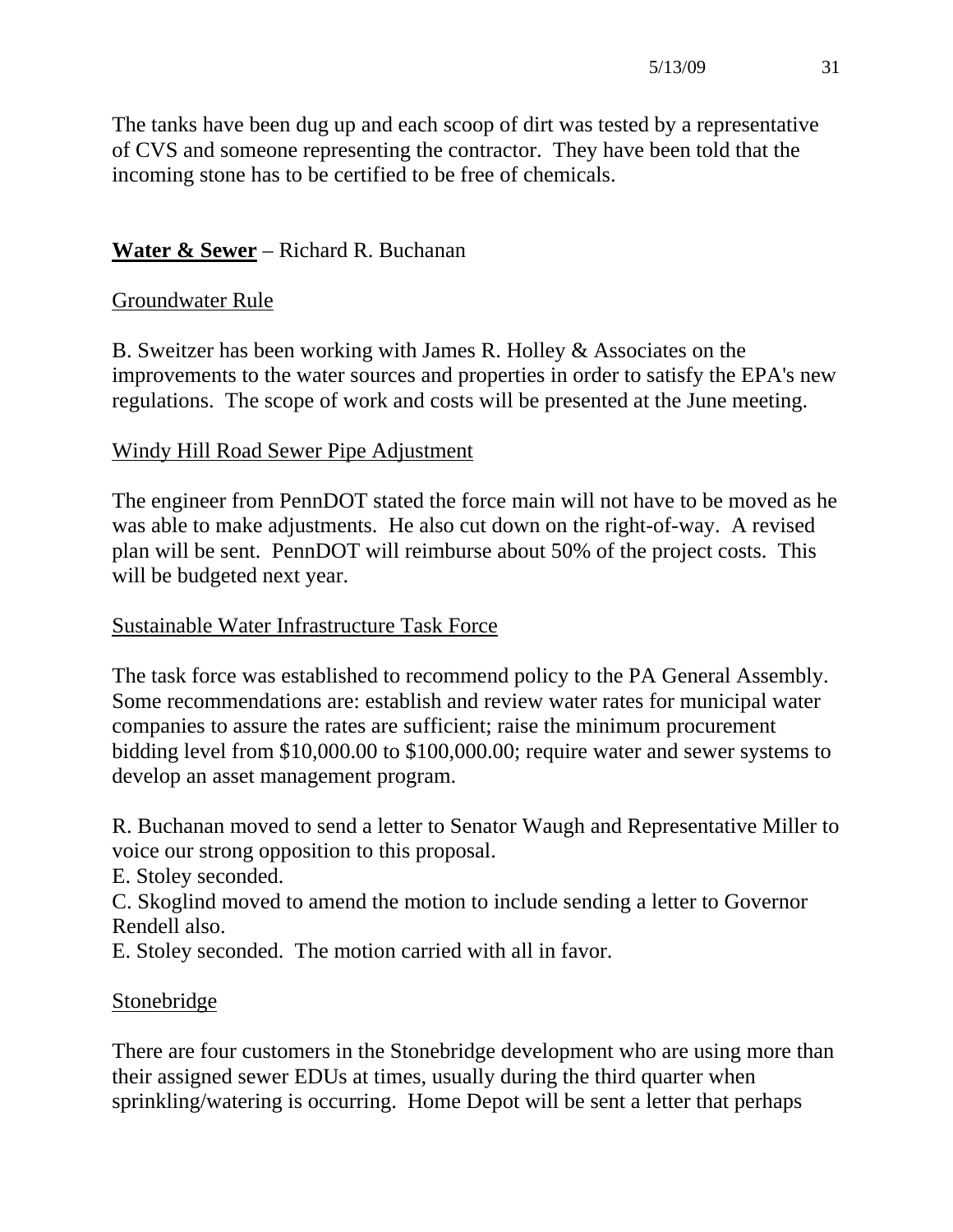they want to purchase and install a deduct meter. Letters will be sent to tell each customer of the need to decrease their water usage.

M. Caum left the meeting room at 8:37 p.m.

## **Public Roads & Lighting** – Christopher M. Skoglind

#### Street Sweeping

The street sweeping is complete with a total cost of \$5,971.88 compared to last year's price of \$4,464.00.

#### Street Bids

The following bids were received for paving on Northbrook Lane and South Highland Drive:

| W. Craig Adams, Inc.                | \$126,597.50 |
|-------------------------------------|--------------|
| Emory J. Peters Excavating & Paving | \$127,813.00 |
| Womex, Inc.                         | \$128,641.25 |
| <b>Kinsley Construction</b>         | \$133,236.25 |
| Fitz & Smith, Inc.                  | \$136,105.75 |
| Stewart & Tate, Inc.                | \$140,626.00 |
| Shiloh Paving & Excavating, Inc.    | \$141,320.00 |

C. Skoglind moved to award the bid to W. Craig Adams, Inc. in the amount of \$126,597.50.

R. Buchanan seconded. The motion carried with all in favor. The current balance in the Highway Aid account is \$144,000.00.

## **Public Lands & Buildings and Finance**

#### Rose Ambulance Billing

We will pay the arrearages from a billing error over the next four quarters. Nate clarified that sick persons are picked up at their respective buildings at the Lutheran Home complex and that a nurse will go to the cottages to try to help until the ambulance arrives.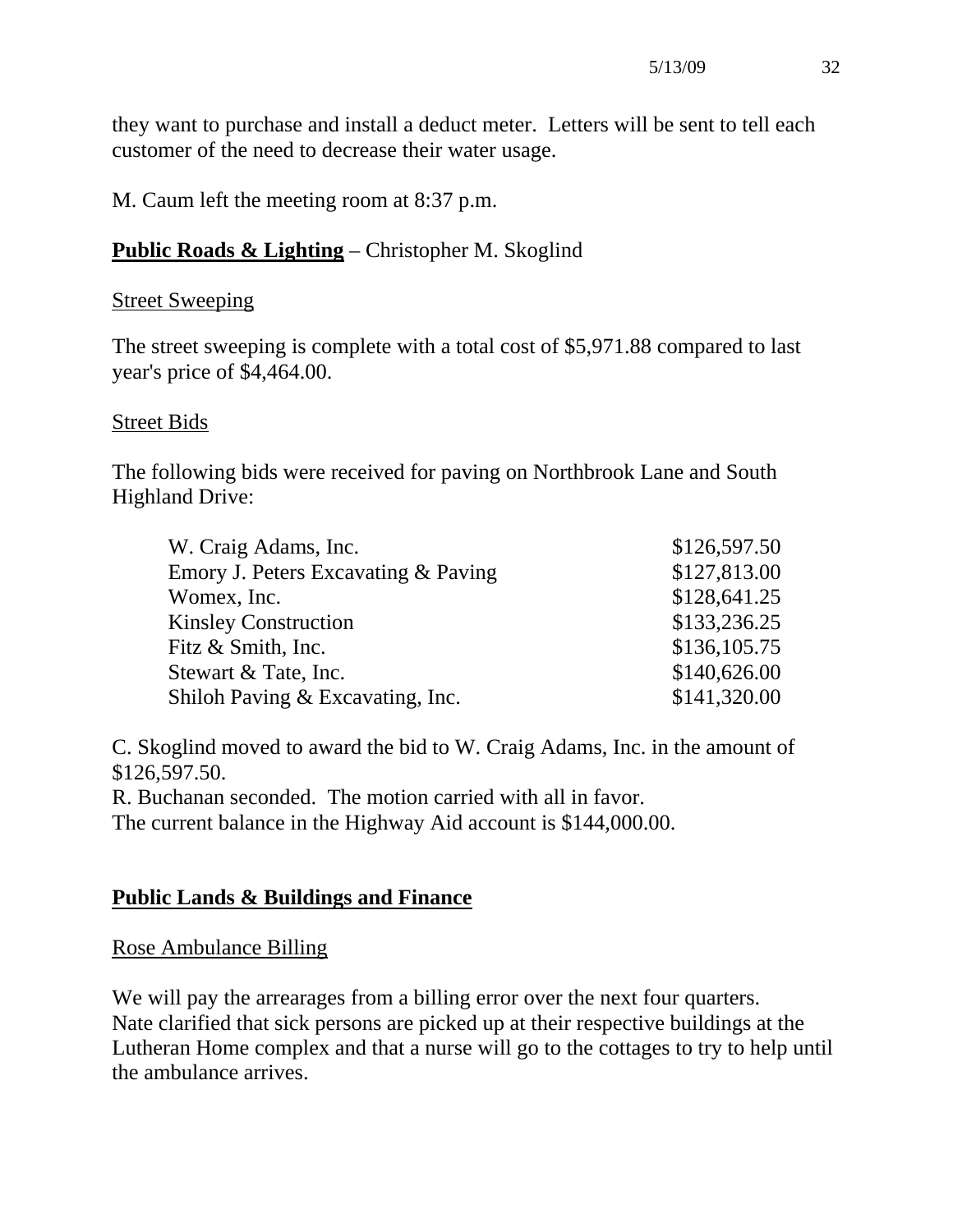## **ENGINEER'S REPORT**

#### Sewer Capacity Report

Eng. Holley presented his report on sewer ("Holley Report") capacity dated May 11, 2009, at the request of Council. The Borough has 3,800 sewer EDUs in the treatment plant. At present, there are 3,013 EDUs on the Borough's billing system broken down as follows: Shrewsbury Borough 2,386; Shrewsbury Township 516; and Hopewell Township 111. There are 108 sewer EDUs that have been paid for but are not in use that are part of Shrewsbury's allocation: Lacy tract 15; Stonebridge 68; and Anderson 25. The Township purchased 783 EDUs of the total 3,800. By mutual agreement, 30 EDUs originally purchased from the Borough by a developer were later transferred to the Township allocation, bringing the total Township EDU count to 813. The 30 EDUs are not in use, and are included in the 297 Township EDUs not in use.

Exhibit A lists properties for which the Borough is allocating EDUs from its total capacity and the allocations are based on one of the following: estimated based on acreage and present zoning; agreement; subdivision plan. The Exhibit A total is 377. During discussion, it was recommended that the fire hall be assigned one EDU. The old library building is assigned one EDU and is included in the 2,386 figure. One EDU should also be assigned for the municipal building and garage in case of future sale and one EDU is assigned for a combination of buildings at the playground to include the scout house and park restrooms. The 377 total was amended to 379. The total committed EDUs is 3,797 bringing the unallocated Borough EDUs to three (3). Eng. Holly also explained the Notes at the end of the Report. Eng. Holley will amend the Report and submit it to the office.

M. Caum returned to the meeting at 8:47 p.m.

E. Stoley moved to accept and approve the Report on Sewer Capacity prepared by Eng. Holley dated May 11, 2009, as amended. C. Skoglind seconded. Roll call vote:

| <b>Buchanan</b> | yes, in favor |
|-----------------|---------------|
| Caum            | yes, in favor |
| Skoglind        | yes, in favor |
| Stoley          | yes, in favor |
| Schnabel        | yes, in favor |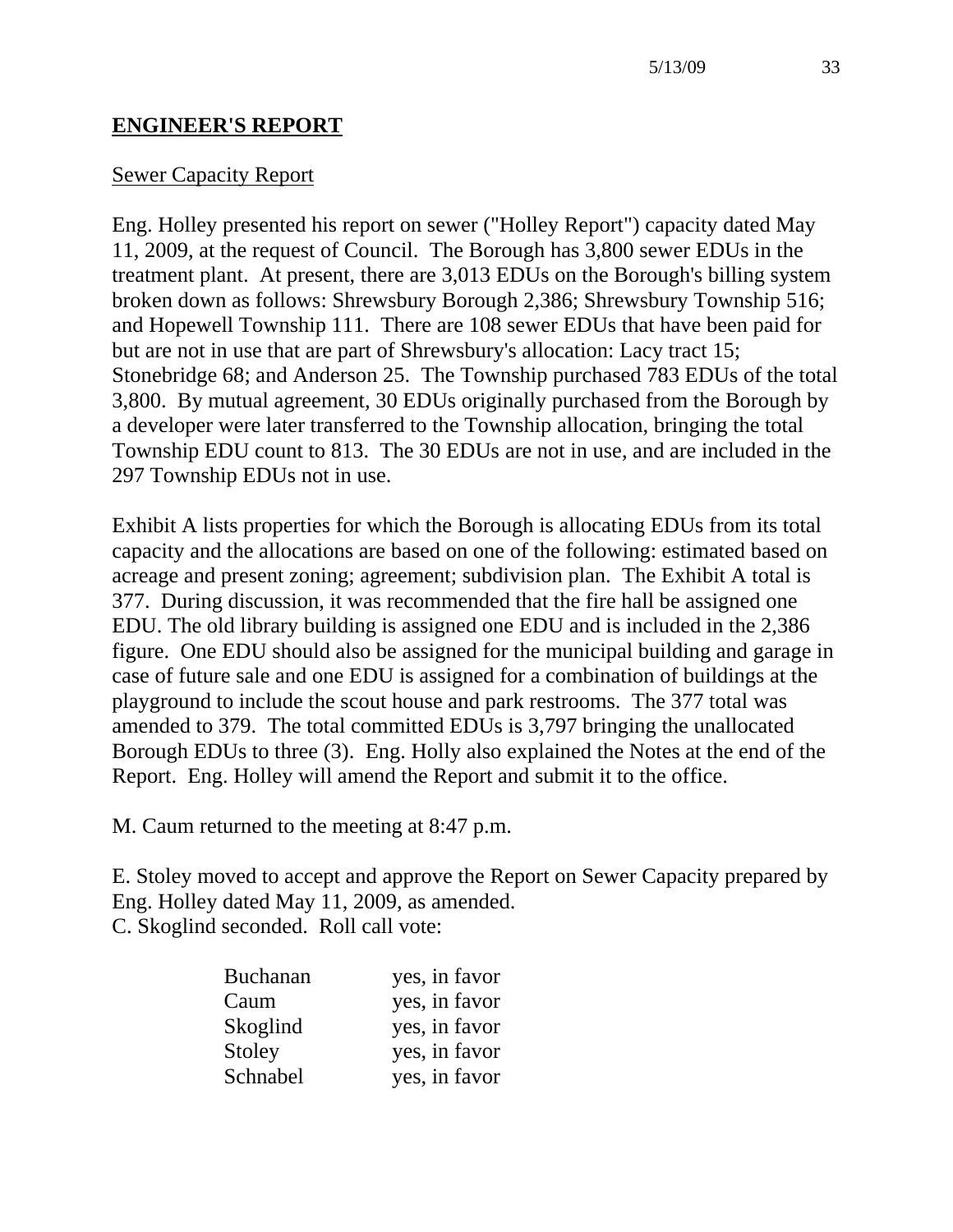The Holley Report, having been received, reviewed, amended and unanimously approved, represents the Borough's official determination as to the amount of existing sewer capacity that is in use, reserved, or allocated for future Borough development.

# **SOLICITOR'S REPORT**

## Open Records Request

Sol. Rehmeyer has been working with the Borough office on a records request from Phil Robinson.

#### Right to Know

Sol. Rehmeyer was asked to create a policy drawing from the updated records retention manual for the Borough to follow.

## Flood Plain Ordinance

Hopefully, the ordinance can be adopted next month. The Department of Economic Development is trying to supply a sample ordinance for municipalities who do not have any flood plains.

## Resolution #2009-3 Voting Delegate on York County Tax Collection Committee

E. Stoley moved to adopt Resolution #2009-3 appointing Thomas D. Metz as the voting delegate and Michael R. Caum as the alternate. C. Skoglind seconded. The motion carried with all in favor.

## **Public Safety, Welfare and Personnel** – Michael R. Caum

## **Scout Meeting**

M. Caum stated he will be attending a Troop 90 scout meeting on Monday night to explain the duties of a councilman. He will also use this as a recruiting tool for the fire company.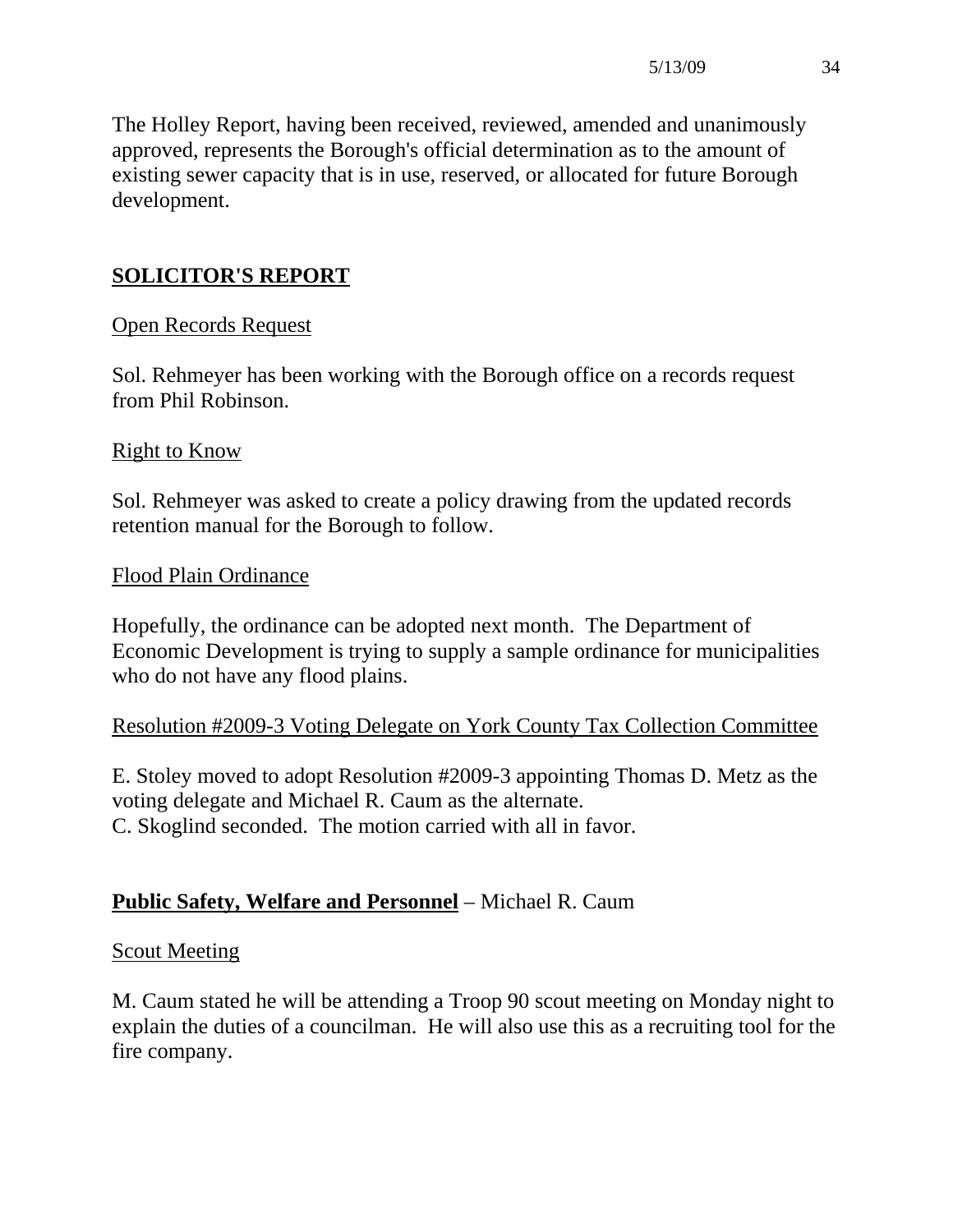## Sidewalk Block Grant Update

Letters and the questionnaire went out recently to the residents for phase I of the sidewalk block grant project.

## Water Licenses

Rob Seidenstricker, Carey Waugh and William Murphy passed their water license test and received their raises. They will start work on their sewer licenses next week, which does not result in a pay raise.

## **Secretary's Report** – Cindy L. Bosley

The Secretary reported that William Murphy and his wife experienced the birth of their first child last week. A gift will be sent from the Borough.

## **York Area Tax Bureau**

## **Subdivision, Land Development and Zoning** – Eric W. Stoley

## **Planning Commission/Regional Planning Commission** – Eric W. Stoley

## Regional Comprehensive Plan

Comments were received from the Borough's Planning Commission, Sol. Rehmeyer, and Baltimore County. Eric would like comments from Council by the June Council meeting. Hopefully, a public hearing will be held in July. The plan should act as a guide and not be taken as law by developers. Some language should be clarified and some wording softened. The pre-amble may need to be clarified.

## **UNFINISHED BUSINESS**

## **NEW BUSINESS**

## **COMMUNICATIONS**